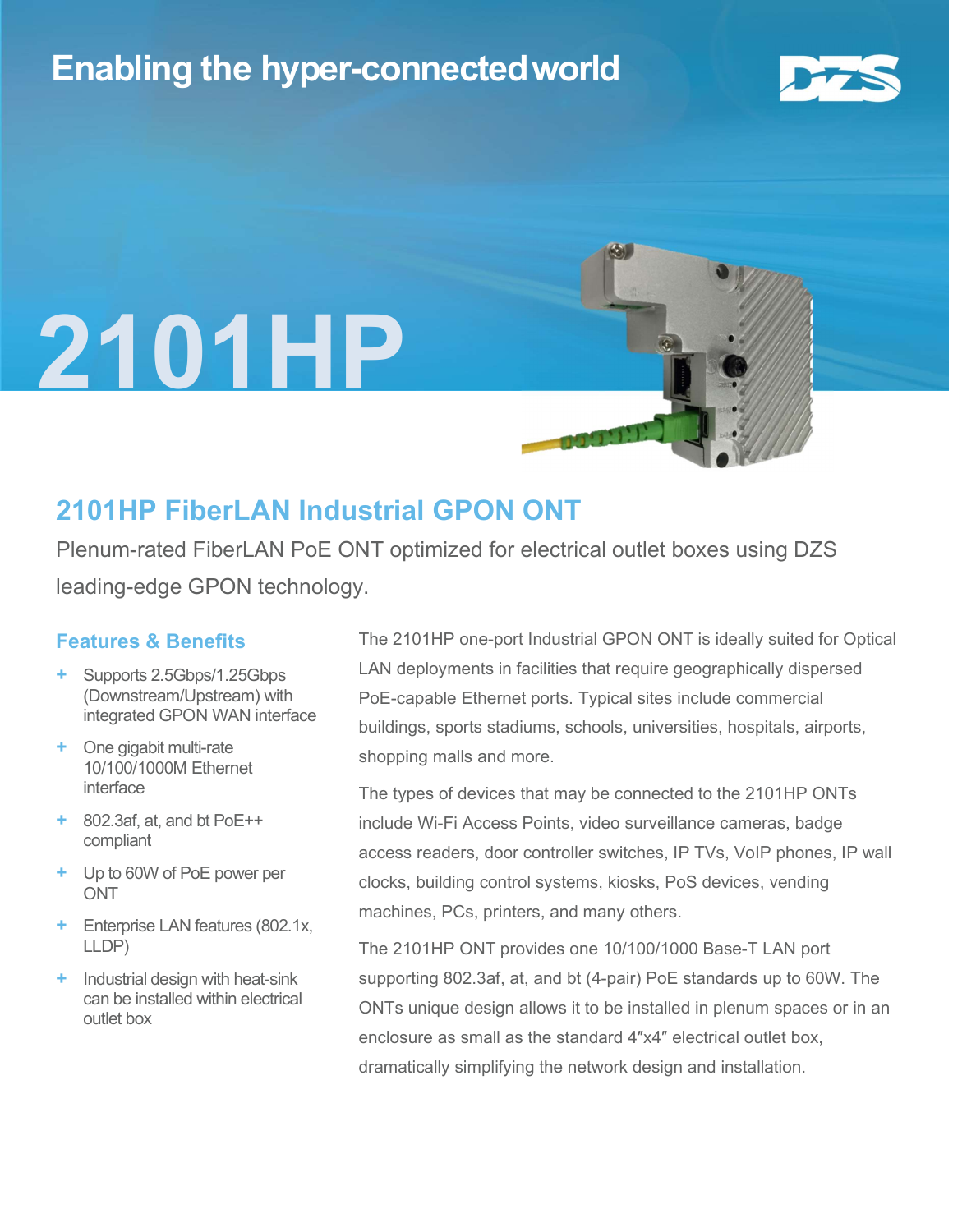## FiberLAN Industrial GPON ONT 2101HP



#### Service Scenario

The FiberLAN GPON network consists of an Optical Line Termination (OLT) located in a central location, and a set of Enterprise grade Optical Network Terminals (ONTs). By deploying multiple ONTs the individual Ethernet LAN ports can be separated into different services or dedicated ports for different business work groups or departments. Unique VLANs may be configured per user to ensure full isolation of each department's data traffic.

With LLDP-MED support for voice VLAN advertisement, 802.1x authentication, and DZS' Dynamic VLAN Mapping capability for handling complex sets of packet classification rules, operators can expertly manage traffic on each ONT LAN port to provide optimum customer experiences.

#### Key Service Attributes

- + FSAN ITU-T G.984 GPON Class B+ compliant
- + One 10/100/1000MBase-T Ethernet port, RJ45 supporting 1Gbps symmetrical services
- + Support of 802.3af, at, and bt PoE++ compliant
- + Support of Radius 802.1x, LLDP
- + IPTV multicast, IGMPv2 and IGMPv3 services
- + Traffic management including Q-in-Q tagging, 802.1Q VLANs, multiple subscriber VLANs, per-port rate limiting
- + 802.1p priority bits, DiffServ and priority ques based on services types.
- + OMCI and TR-069/TR-98 management
- + DZS Universal Service Provisioning (USP), ONT SNMP Client
- + Local Web UI, DZS CPE Manager feature set
- + +48 VDC power source, option for battery backup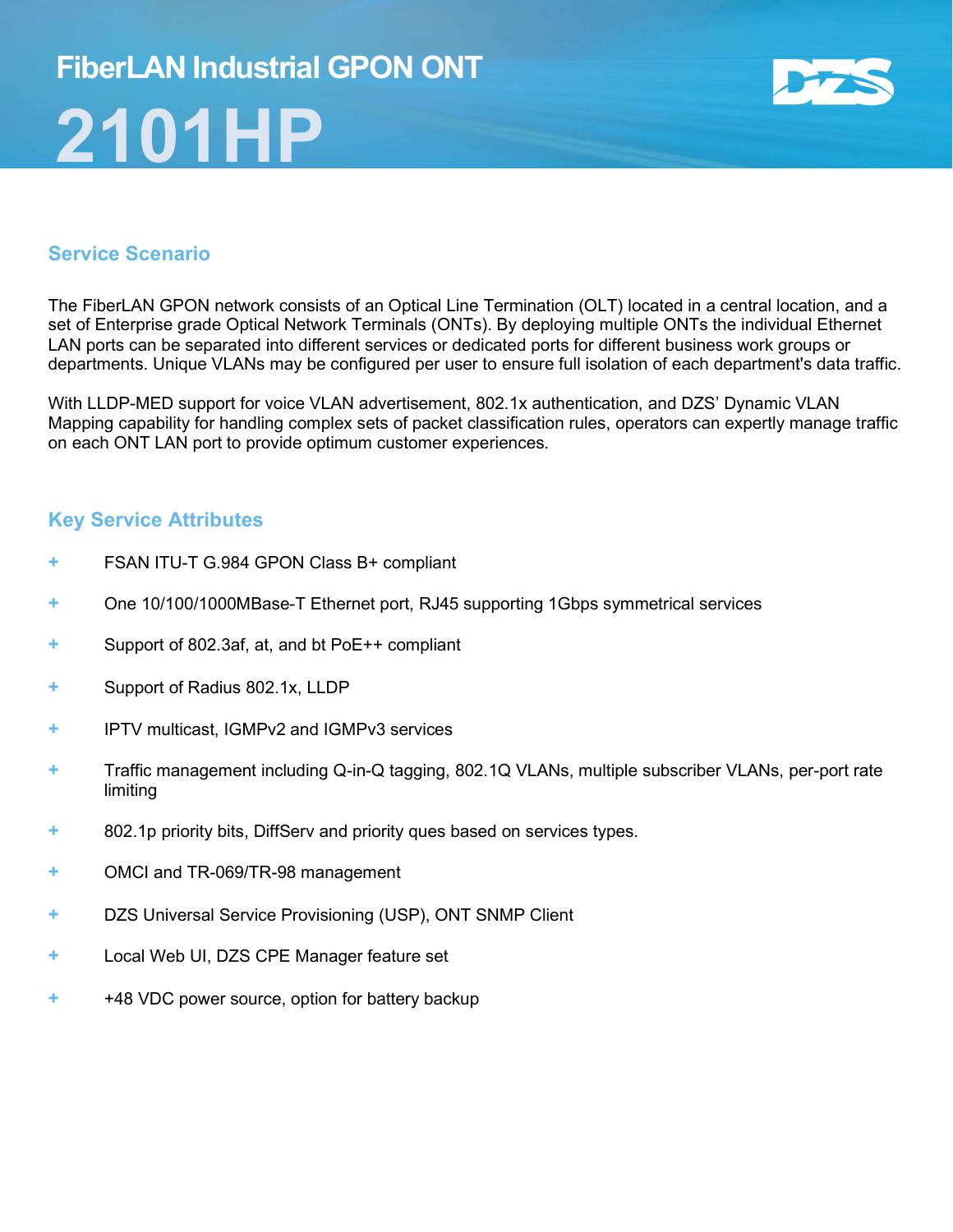## FiberLAN Industrial GPON ONT

# 2101HP

## Product Specifications

#### **Hardware**

- + Dimensions Width: 3.5" (89mm) Depth: 1.2" (31mm) Height: 2.9" (73mm)
- + Weight 0.51 LB (0.23 kg)
- + 128MByte Flash Memory
- + 128MByte SDRAM (DDR)
- + GPON WAN Interface
- + Capacity:2.5Gbps Down/1.25Gbps Up

#### Interfaces

- + WAN: 1 SC/APC port, GPON
- + LAN:1 port 10/100/1000MBase-T Ethernet (RJ45)
- + Power: 1 2x4 8-pin connector
- + LED Indicators
- + Recessed RESET button

#### **GPON**

- + Class B+ optics, 20km (12.4 miles), reach, max split 64
- + Maximum ODN Attenuation, +28.5 dB link budget
- + GPON Type B redundancy support
- + G.985 xPON co-existence filter
- + Transmitter, 1310nm, +0.5 to +5 dBm, DBF
- + Receiver, 1490nm, -28 dBm, APD/TIA
- + Forward Error Correction (FEC) per G.989.3
- + Dying Gasp

#### Ethernet LAN ports

- + Auto-MDI-X crossover control
- + Auto-Speed or manual selection
- + IEEE 802.3af, at, and bt PoE support
- + Max 60W PoE load on port
- + IEEE 802.3ab 1000Base-T
- + IEEE 802.3u 100Base-T
- + IEEE 802.3az EEE
- + IEEE 802.1x Authentication

#### Quality of Service

- + HW-based internal IEEE 802.1p (CoS)
- + Strict Priority (SP)
- + 802.1Q(VLAN tag) QoS mapping ToS/CoS
- + 8 queues per port
- + Classified traffic can be tagged with VLAN ID and Ethernet Priority bit, and can be assigned to priority queues
- + Classify packets into different IEEE 802.1p priority queues according to DSCP values (RFC 2475)
- + The range of traffic shaping or ratelimit shall between 64 Kbps to the maximum port rate with 64kbps granularity. The accuracy error shall be less than ±10%.
- + DSCP IP CoS (RFC 2475)

#### Software Features

- + IEEE802.1D and IEEE802.1Q
- + Address learning with auto aging-L2/BPDU Filter
- + Support 2048 MAC learning addresses
- + Multiple T-CONTs/GEM ports per device
- + Flexible mapping between GEM port and T-CONT
- + Priority queues and scheduling on upstream
- + Activation with automatic discovered serial Number and password

#### IP Routing and Firewall

- + DHCP, Static-IP and PPPoE
- + NAT/NAPT
- + DNS Proxy
- + DHCP Server
- + UPnP, plug and play

#### IPv6

- + IPv4 and IPv6 Dual-Stack-Lite
- + Bridged Mode (transparent pass thru of IPv6 frames)
- + IPv6 support of BRouted and PPPoE Bridged VLANs
- + DHCPv6 client and server
- + Router Advertisement on LAN-side interfaces
- + SLAAC for automatic acquisition of WAN-side IPv6 addresses and GW
- + CLI, HTTP and TR-069 management via IPv6

#### **Environmental**

- Operating Temperature -22~140°F (- 30~+60°C) Ex Temperature
- + Storage temperature -40~121°F (- 40~85°C)
- + Operating humidity 5 to 95% (noncondensing)
- + Altitude: –200 to 10,000 feet (–61 to 3,048 m) above sea level

#### Powering

- + DC power 48-60 VDC, 1.0A
- + Input power 65W maximum
- + Power consumption, ~7W maximum

#### Management

- + ITU-T 984.1/G988 compliant OMCI interface
- + CPE Manager Web UI
- + CLI over telnet
- + SNMP Client
- + TR-069, TR-104, TR-98
- + DZS Universal Service Provisioning
- + LED indications for status

#### **Compliance**

- + FCC Part 15 Class B
- + ICES-003 Class B
- + EN55022, EN55024
- + IEC 62368-1
- + FDA IEC 60825-1
- + RoHS 2015/863/EU